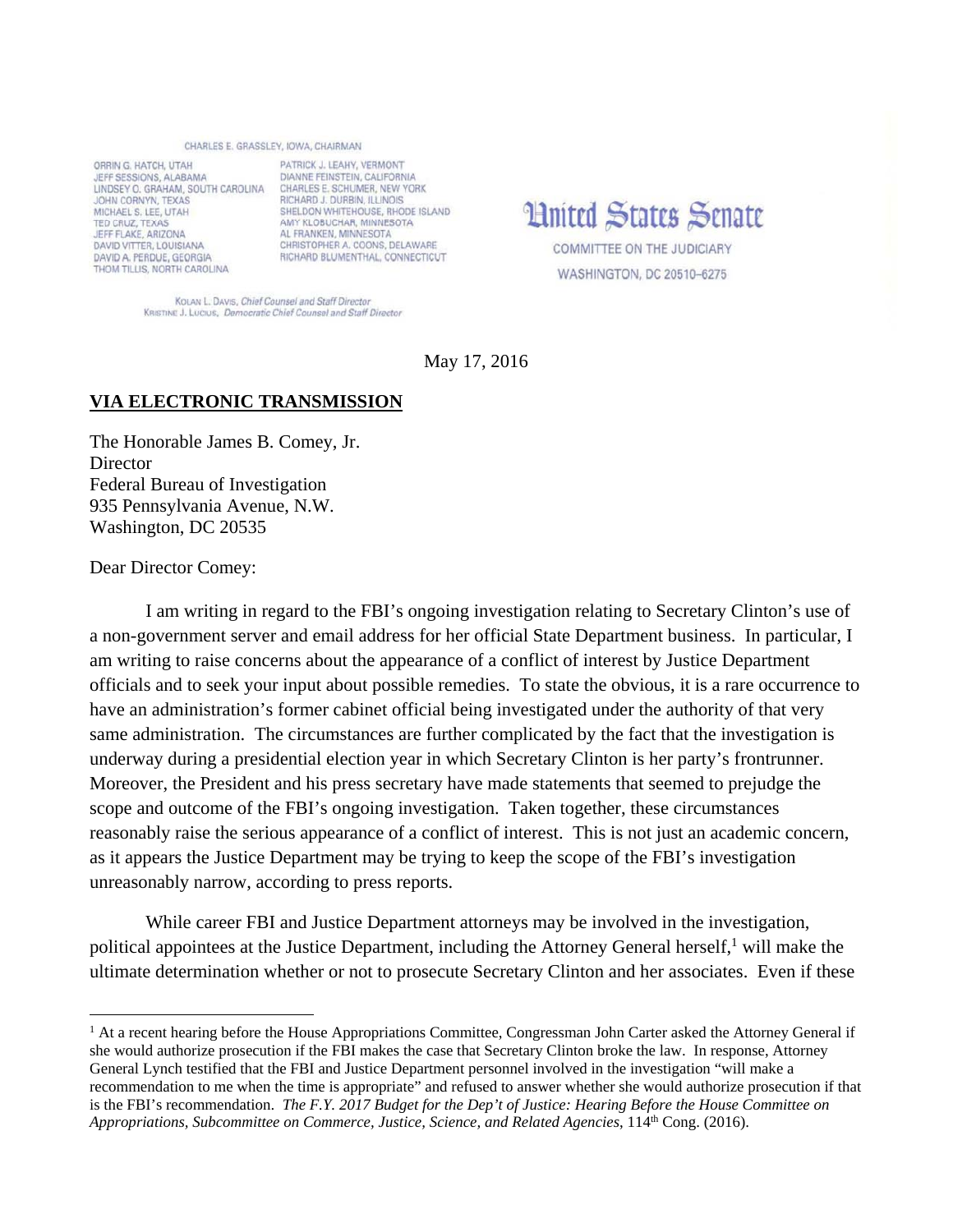appointees are acting with the utmost integrity and professionalism, at the very minimum, the appearance of a conflict clearly exists. Indeed, there appear to be at least three areas of conflict here.

First, because the Justice Department officials who will make the decision are political appointees, their prospects for continuing employment at the Department are likely tied to whether Secretary Clinton or another Democrat is elected President in the fall. It is understandable that the public might believe there is a conflict of interest when it appears that the political appointees making the decision would harm their own employment prospects if they moved forward with a prosecution, should the investigation find one warranted.

Second, the President and his press secretary have made public statements that seem to suggest the President's preferred outcome in this investigation by downplaying the seriousness of the underlying facts. The President has since claimed he is not exerting political influence on the decision whether or not to initiate a prosecution because he does not talk to the Attorney General about pending investigations.2 But this misses the point. It is not necessary for the President to exert political influence through private, one-on-one conversations; the public statements by the President and his press secretary undoubtedly also reached his Justice Department appointees and broadcast his preferences to them. Accordingly, in doing so he may have put additional pressure on his political appointees to refuse to approve indictments or at least to narrow the scope of the investigation. If the political appointees' boss, the President, has already publicly asserted that Secretary Clinton merely acted with "carelessness" and that her actions did not threaten national security, how can his political appointees contradict him if the investigation finds otherwise?

Third, Attorney General Lynch has additional professional associations with the Clintons that underscore the appearance of a conflict. Former President Bill Clinton appointed her to be the U.S. Attorney for the Eastern District of New York. In between serving as the U.S. Attorney under President Clinton and returning to the position under President Obama, she was a partner at a law firm that represented both President and Secretary Clinton. Once again, even if the Attorney General is acting in good faith, there is at least an appearance of a conflict of interest.

In short, there are legitimate reasons why the public would question whether a potential conflict of interest could affect the Justice Department's decision whether to pursue one or more prosecutions in this matter. Moreover, the current process for making these decisions lacks any meaningful transparency, scrutiny, or accountability. Especially in this unique circumstance, it is vitally important that the public have confidence in the outcome of the investigation, whatever it may be.<sup>3</sup>

 $\overline{a}$ <sup>2</sup> *Wallace Presses Obama: How Can You Say Hillary Didn't Jeopardize Nat'l Security?,* FOX NEWS INSIDER, Apr. 10, 2016.

<sup>3</sup> Even journalists who are sympathetic to Secretary Clinton have noted this. *See* Ruth Marcus, *Why a No-Indictment for Hillary Clinton Would Still Be a Problem for America*, THE WASHINGTON POST, Mar. 29, 2016. (stating: "It bears some thinking at the top levels of the Justice Department and the FBI about whether there is some way to mitigate the suspicion [that political meddling will squelch an indictment] by making more information public than is the norm." as well as noting: "There's no indication that Justice has contemplated [appointing a special counsel].")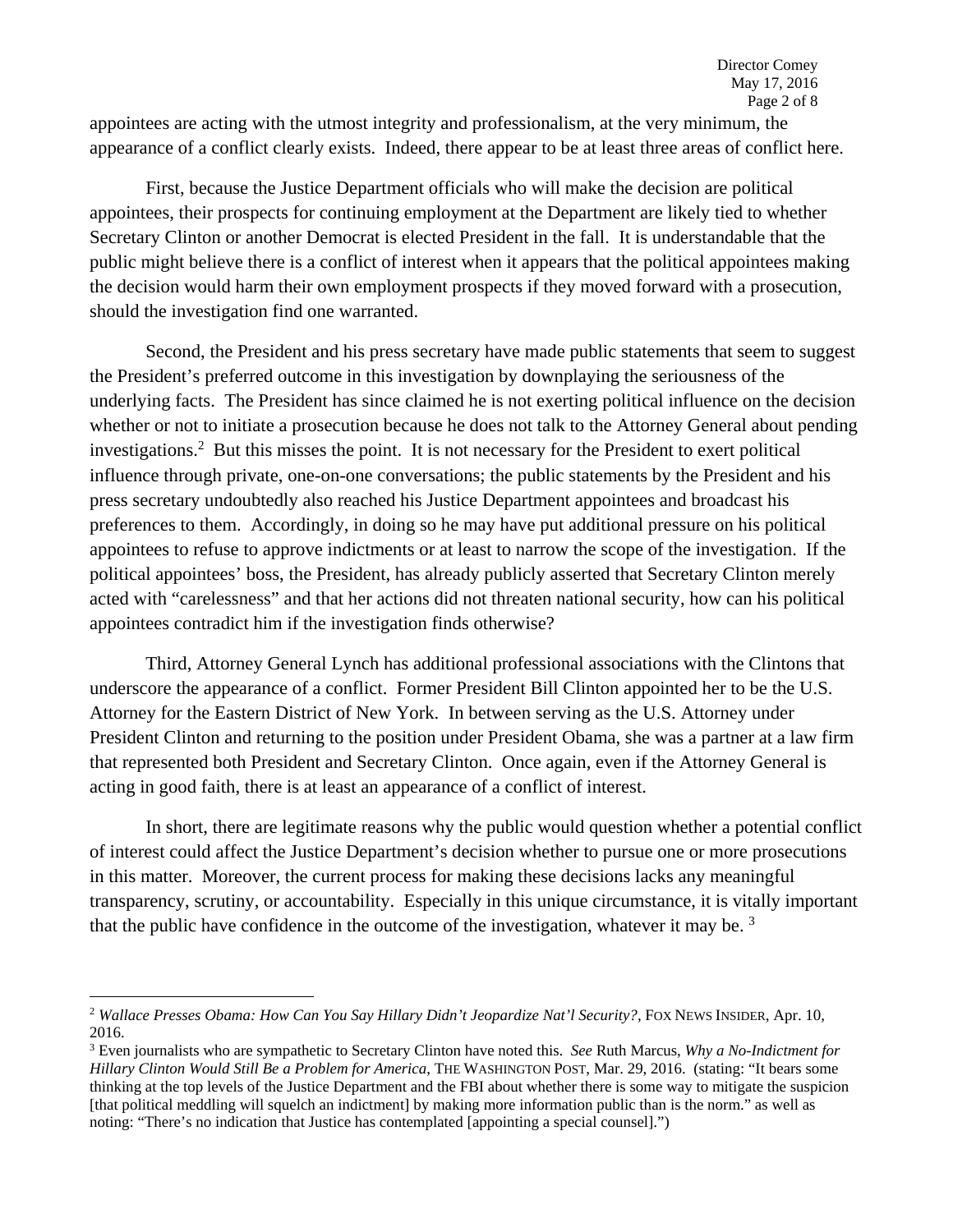The Justice Department has a mechanism in place to deal with such conflicts, namely, appointing a Special Counsel from outside of the Department, but the Attorney General has not exercised it. The Special Counsel regulations are supposed to help ensure fair and impartial investigations in the face of conflicts, although the use of a Special Counsel can present its own issues. According to the regulations:

> The Attorney General, or in cases in which the Attorney General is recused, the Acting Attorney General, will appoint a Special Counsel when he or she determines that criminal investigation of a person or matter is warranted and-

- (a) That investigation or prosecution of that person or matter by a United States Attorney's Office or litigating Division of the Department of Justice would present a conflict of interest for the Department or other extraordinary circumstances; and
- (b) That under the circumstances, it would be in the public interest to appoint an outside Special Counsel to assume responsibility for the matter.<sup>4</sup>

According to the regulations, there are three conditions for appointing a Special Counsel: 1) the Attorney General decides an investigation is warranted; 2) the Justice Department has a conflict of interest or there are other extraordinary circumstances; and 3) the public interest is served. Based upon the available facts and circumstances, all of those conditions appear to have been met here.

 This is not just an academic issue about conflicts of interest; it is possible that the Justice Department might be failing to provide the FBI with all the resources it needs for this investigation and might be improperly limiting the investigation's scope. You recently testified before Congress that you are "very close personally to that investigation to ensure that [the FBI has] all the resources [it] need[s], including people and technology."<sup>5</sup> But, to the best of my knowledge, the Justice Department has made no similar commitment. The Department refused for months to confirm to the Committee that an investigation was underway at all, and it still refuses officially to confirm the scope of the investigation or whether it has provided the necessary Department resources for the FBI to properly address all the relevant legal issues.

Information in the public domain raises serious questions about whether the Department has done so. For example, it is unclear whether the Justice Department has empaneled a federal grand jury in order to issue subpoenas, so that the FBI can gather all of the relevant information. As a recent article in the Washington Post noted, "there is no indication that prosecutors have convened a grand

<sup>4</sup> 28 C.F.R. § 600.1.

<sup>5</sup> *Encryption Security and Privacy: Hearing Before the House Committee on the Judiciary*, 114th Cong. (2016).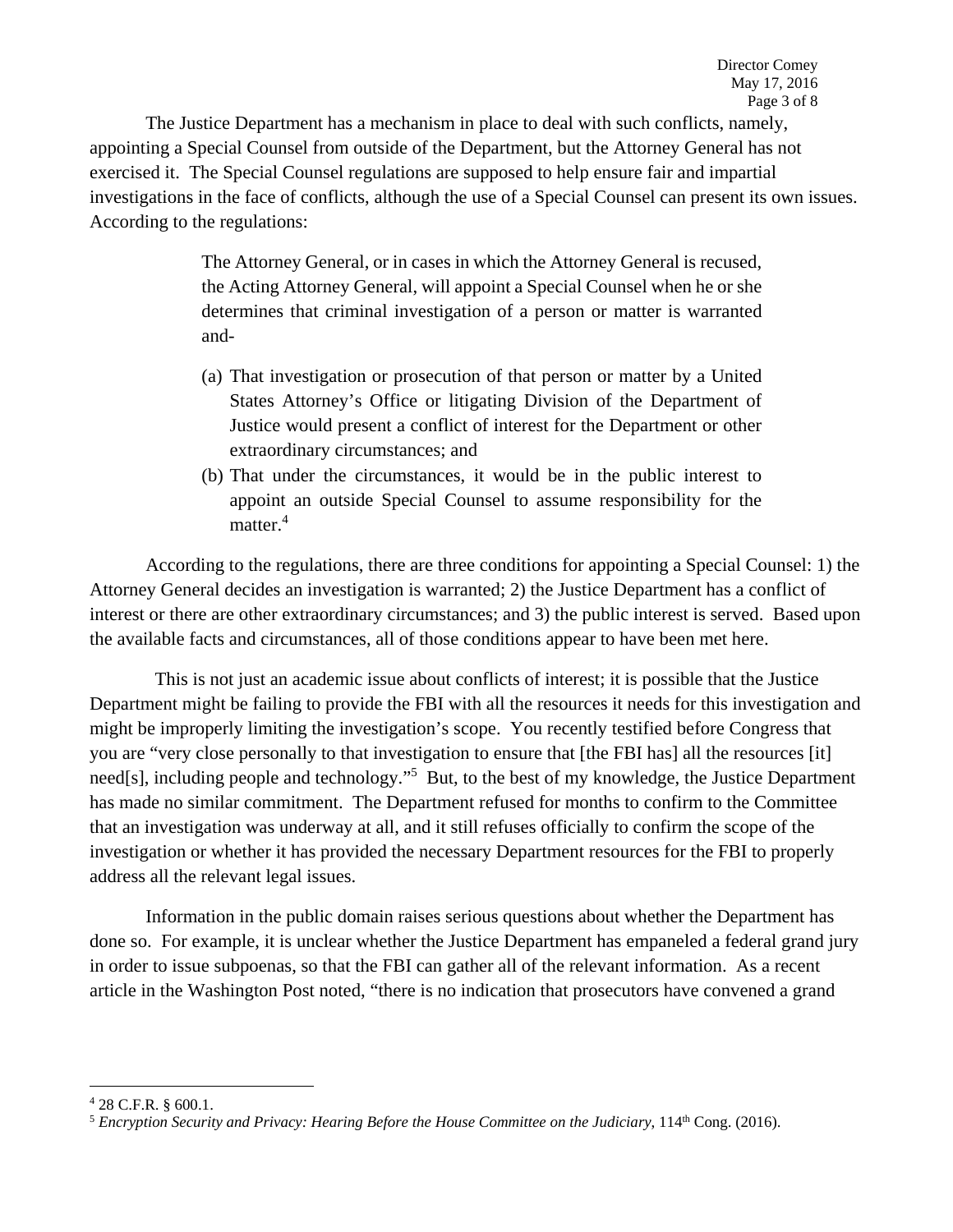jury in the email investigation to subpoena testimony or documents[.]"<sup>6</sup> Given the public reports of the resources and time being devoted to the investigation by the FBI, this appears highly unusual.

Moreover, Attorney General Lynch's public statements seem to imply that the investigation is being limited to an extremely narrow scope, as she only acknowledges that the investigation is evaluating the issues relating to Secretary Clinton's and her subordinates' potential mishandling of classified information.<sup>7</sup> In a recent interview, Attorney General Lynch described the investigation as follows: "We're looking at whether or not classified information was handled in a particular way, in an appropriate way."<sup>8</sup> At her recent appearance before the Committee, Senator Thom Tillis asked if the Justice Department had analyzed issues surrounding the joint income President and Secretary Clinton received from foreign governments for speeches President Clinton made, an issue raised by some of the released emails. One of the Clintons' joint tax returns implicated in this and related public corruption issues was prepared by the law firm of Hogan & Hartson while the Attorney General was a partner at the firm.<sup>9</sup> In response, the Attorney General seemed unaware of the Constitutional issue raised by Senator Tillis and testified that "the matter that has been under discussion both in this and other proceedings has been the Department's review of how the State Department handled classified information."10 A recent news report also included the assertion by anonymous "U.S. officials" that the investigation is solely focused on the handling of classified information and has not included any other legal issues stemming from the server arrangement or information revealed from the retrieved emails. $^{11}$   $^{12}$ 

<sup>6</sup> Adam Goldman, *Justice Dept. Grants Immunity to Staffer Who Set Up Clinton Email Server*, THE WASHINGTON POST, Mar. 2, 2016.

<sup>7</sup> This is in contrast to a report alleging that the FBI expanded the investigation to address public corruption issues. *See* Catherine Herridge, Pamela K. Browne, *FBI's Clinton Probe Expands to Public Corruption Track*, FOX NEWS, Jan. 11, 2016.

<sup>8</sup> Bret Baier, *AG Lynch Discusses Apple Feud, Clinton Probe, Cybersecurity*, FOX NEWS, Feb. 29, 2016. Available at http://video.foxnews.com/v/4780269874001/ag-lynch-discusses-apple-feud-clinton-probecybersecurity/?intcmp=hpvid1#sp=show-clips

<sup>9</sup>  *See Meet the Attorney General*, THE DEP'T OF JUSTICE, available at https://www.justice.gov/ag/meet-attorney-general (noting that the Attorney General was a partner at Hogan & Hartson/Hogan Lovells from 2002-2010); *see also Hillary Clinton Releases Health, Financial Records*, HILLARYCLINTON.COM, available at https://www.hillaryclinton.com/taxreturns/ (showing the Clintons' 2007-14 joint tax returns were prepared by Hogan & Hartson/Hogan Lovells).<br><sup>10</sup> Oversight of the U.S. Department of Justice: Hearing Before the Senate Judiciary Committee, 114<sup>th</sup> Cong. (201

<sup>&</sup>lt;sup>11</sup> Evan Perez, Pamela Brown, Simon Prokupecz, FBI Interviews Clinton Aides Including Huma Abedin As Part of Email *Probe*, CNN, May 6, 2016.<br><sup>12</sup> If accurate, this statement by a U.S. official about the full scope of the investigation is additionally troubling in light of

the fact that an FBI official recently filed a sworn declaration in a FOIA case regarding records relating to the investigation stating that "[b]eyond Director Comey's acknowledgment of the security referral from the Inspectors General of the Intelligence Community and the Department of State, the FBI has not and cannot publicly acknowledge the specific scope, focus, or potential targets of any such investigation without adversely affecting the investigation." *See* Decl. of David M, Hardy, *Leopold v. Dep't of Justice*, 15-cv-2117 (DDC), ECF No. 9-1 at 7. In that lawsuit, the FBI official declared under penalty of perjury that the FBI was withholding materials it had recovered from the server, and other records relating to the investigation, because they are exempt under FOIA Exemption 7(A). He stated that those records and other FBI records relating to the investigation were "compiled for law enforcement purposes" and that their disclosure could reasonably be expected to interfere with "a pending or prospective law enforcement proceeding" – Exemption 7(A)'s prerequisites. *Id*. at 7-10. He similarly stated that the records "are potential evidence in the FBI's investigation," that disclosing "evidence [or] potential evidence [] while the investigation is active [] could undermine the pending investigation **by prematurely**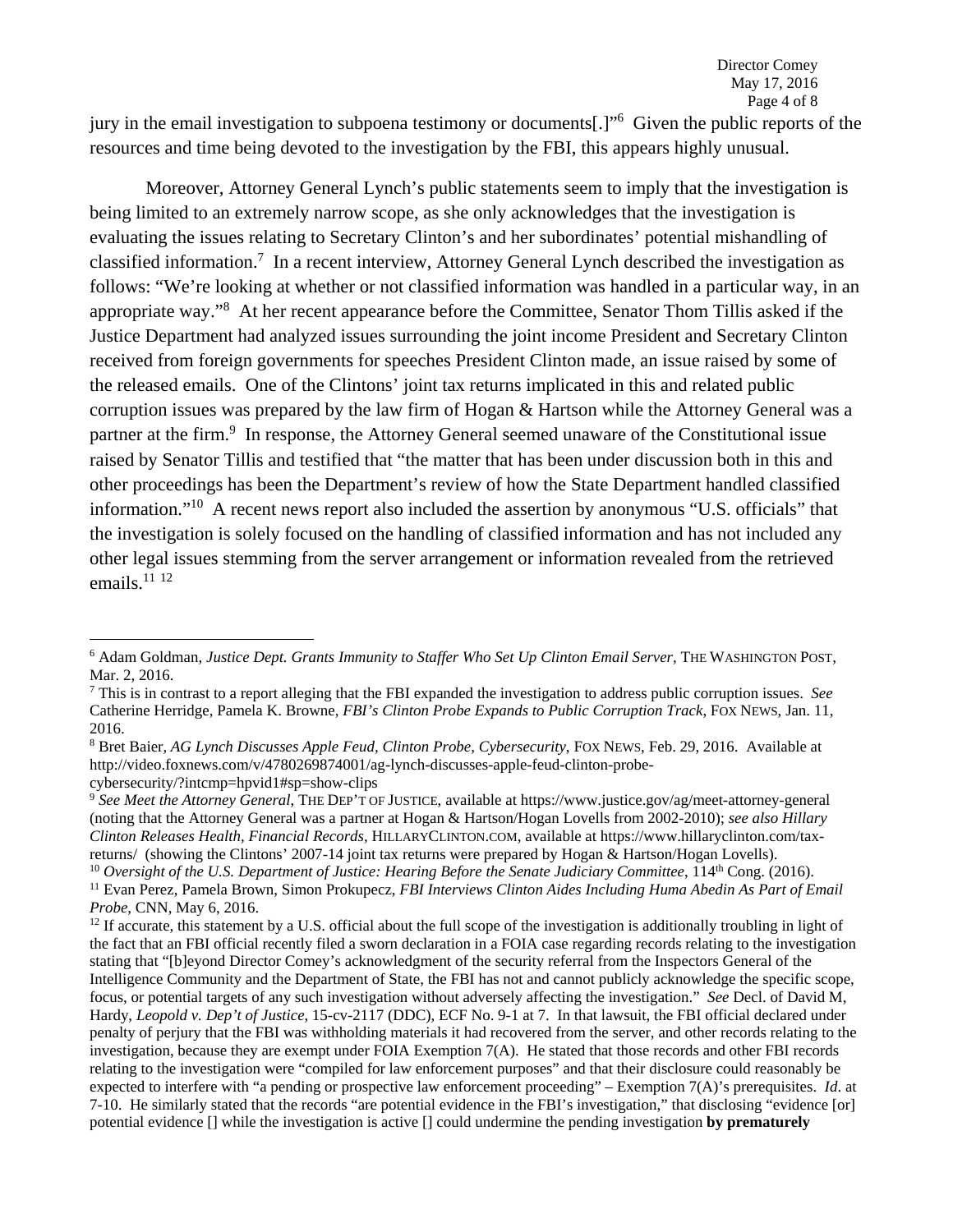Perhaps the most troubling report is the Washington Post's recent article about the FBI's interview of Cheryl Mills.<sup>13</sup> That article stated that Justice Department officials had made an agreement with Ms. Mills' attorney that it "would be off limits" for the FBI to ask her questions during the interview about her role in deciding which of the emails on Secretary Clinton's server would be deleted and which would be turned over to the State Department.<sup>14</sup> The article further stated that the FBI agents nonetheless asked about this important issue, that Ms. Mills walked out of the interview briefly in response, and that the Justice Department prosecutors were "taken aback that their FBI colleagues" had asked the question.<sup>15</sup> Ms. Mills reportedly never answered the FBI's questions on this issue.16

Secretary Clinton's potential mishandling of classified information is undoubtedly important and must be fully investigated. However, it would be disturbing if the Justice Department has narrowed the investigation to prevent the FBI from also investigating the other important issues raised by this extraordinary situation. For example, press reports have indicated that the FBI has been able to recover emails deleted from Secretary Clinton's private server.<sup>17</sup> If federal records on the private server were hidden or destroyed, then there may have been a violation of 18 U.S.C. § 2071, which prohibits concealing or destroying such federal records. If any of the deleted emails were responsive to Congressional inquiries or to agency inquiries, such as ones from the State Department Inspector General, then there may have been violations of 18 U.S.C. §§ 1505 and 1519, respectively. Similarly, the content of many of the released emails implicates Constitutional issues and public corruption laws by raising issues relating to joint income from paid speeches given by President Clinton for foreign government entities, as well as the blurring of the lines between the actions taken on behalf of the State Department, the Clinton Foundation, and Teneo, a private firm founded by a former counselor to President Clinton.

Despite this range of relevant legal issues, which extend far beyond the national security issues raised by the potential mishandling of classified information, public reports only indicate that the Justice Department has assigned personnel from its National Security Division to supervise the FBI's investigation,<sup>18</sup> with another report claiming the U.S. Attorney's Office from the Eastern District of Virginia is also involved.19 There is no indication that the Justice Department has assigned prosecutors from its Public Integrity Section or prosecutors with expertise in the unlawful concealment or deletion

**revealing its scope** and focus, [and that] if individuals become aware of the scope and focus of [the] investigation, they can take defensive actions to conceal their activities, elude detection, and/or suppress evidence." *Id.* at 9-10 (emphasis added).<br><sup>13</sup> Matt Zapotosky, *Clinton Aide Cheryl Mills Leaves FBI Interview Briefly After Being Asked* WASHINGTON POST, May 10, 2016; *see also* Andrew McCarthy, *Obama's Justice Department Shields Cheryl Mills from* 

*FBI's Questions*, NATIONAL REVIEW, May 14, 2016.<br><sup>14</sup> *Id.*<br><sup>15</sup> *Id.* <sup>16</sup> *Id.* 16 *Id.* 16 *Id.* 16 *Id.* 16 *Id.* 16 *Id.* 17 Paul Reser-Chanpong, *Report: FBI Pulls Deleted Emails From Hillary Clinton's Server*, CBS 23, 2015.

<sup>&</sup>lt;sup>18</sup> *Supra* n. 6 ("The email investigation is being conducted by FBI counterintelligence agents and supervised by the Justice Department's National Security Division.").

<sup>&</sup>lt;sup>19</sup> Matt Zopotsky, *Officials: Scant Evidence that Clinton Had Malicious Intent in Handling of Emails*, THE WASHINGTON POST, May 5, 2016.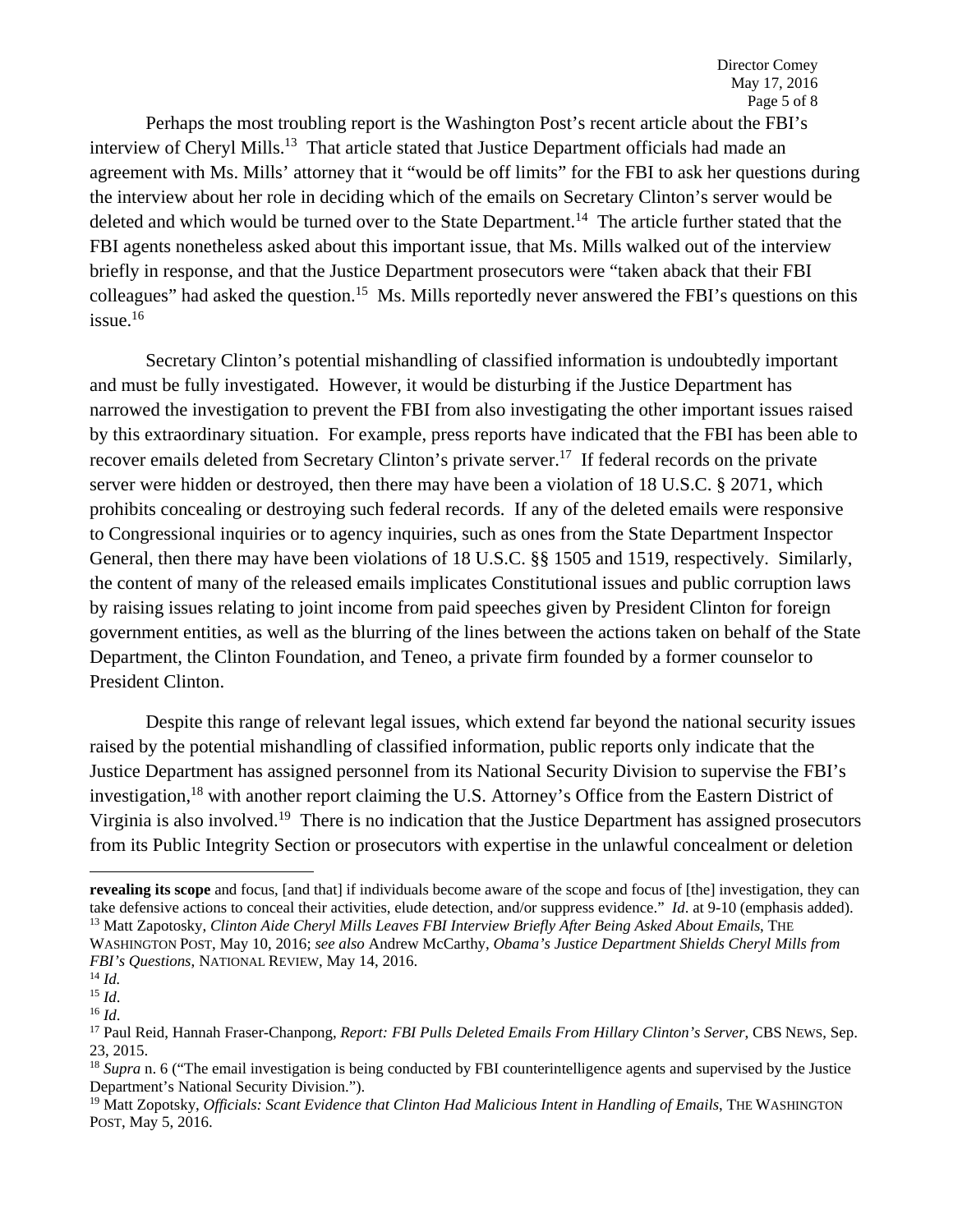of federal records. Indeed, when Attorney General Lynch was specifically asked if any prosecutors from the Department's Public Integrity Section are working on the case, she refused to answer.<sup>20</sup>

In previous investigations, the Department of Justice has been willing to state which of its divisions and sections had attorneys working on a particular case.<sup>21</sup> Because there is no indication that Justice Department has provided any resources relating to the other legal issues surrounding Secretary Clinton's private email server, and in light of the Attorney General's statements about the scope of the investigation, as well as the report claiming the Justice Department made an agreement with Ms. Mills' attorney to preclude the FBI from asking her about the sorting and deletion of email, it appears that the Justice Department might be improperly limiting the scope of the FBI's investigation. Viewed within the context of the Department's appearance of a conflict of interest in this case, this raises the question of whether a Special Counsel is in fact needed.

One news report has even gone so far as to claim, without naming its sources, that FBI "agents have been spreading the word, largely through associates in the private sector, that their boss is getting stonewalled [by Obama political appointees], despite uncovering compelling evidence that Clinton broke the law."22 The article further claimed that "FBI sources say [Director Comey] has no backing from President Obama and Attorney General Loretta Lynch to recommend charges against the former secretary[.]"<sup>23</sup> While this report may or may not be accurate, it is understandable that the public's confidence in the integrity and independence of any prosecutorial decision is in question, given the appearance of a conflict of interest by the political appointees in charge of that process. This is precisely the type of situation a Special Counsel appointment is designed to address.

You have experience in these issues not only from the perspective of the FBI, but also from the perspective of the Justice Department, and specifically in the context of investigations of senior administration officials. While you were serving as the Deputy Attorney General during the George W. Bush administration, Attorney General Ashcroft recused himself from the investigation regarding the Valerie Plame leak, due to the appearance of a conflict of interest he had as a result of past professional associations with one of the suspects, which then made you the Acting Attorney General for that case. In that case, there was substantial public concern about whether an investigation of administration officials that was being conducted under the oversight of the administration's political appointees would be fair and impartial. Upon being designated Acting Attorney General, you removed the case from the usual Justice Department chain of command and appointed a special prosecutor,

<sup>&</sup>lt;sup>20</sup> *Supra* n. 8. This is additionally troubling because prior Department of Justice guidance on "Election Year Sensitivities" states if prosecutors "are faced with a question regarding the timing of charges or overt investigative steps near the time of a primary or general election, please contact the Public Integrity Section of the Criminal Division for further guidance." *Election Year Sensitivities*, THE DEPARTMENT OF JUSTICE, Mar. 9, 2012. Available at

https://www.justice.gov/sites/default/files/oip/legacy/2014/07/23/ag-memo-election-year-sensitivities.pdf<br><sup>21</sup> For example, in the investigation into the IRS's targeting of conservative groups, the Justice Department ackno

while the investigation was ongoing that it had assigned attorneys from both its Criminal Division and Civil Rights Division.

<sup>22</sup> Charles Gasparino, *Will Hillary Get Charged, Or What?* THE NEW YORK POST, Mar. 20, 2016. 23 *Id.*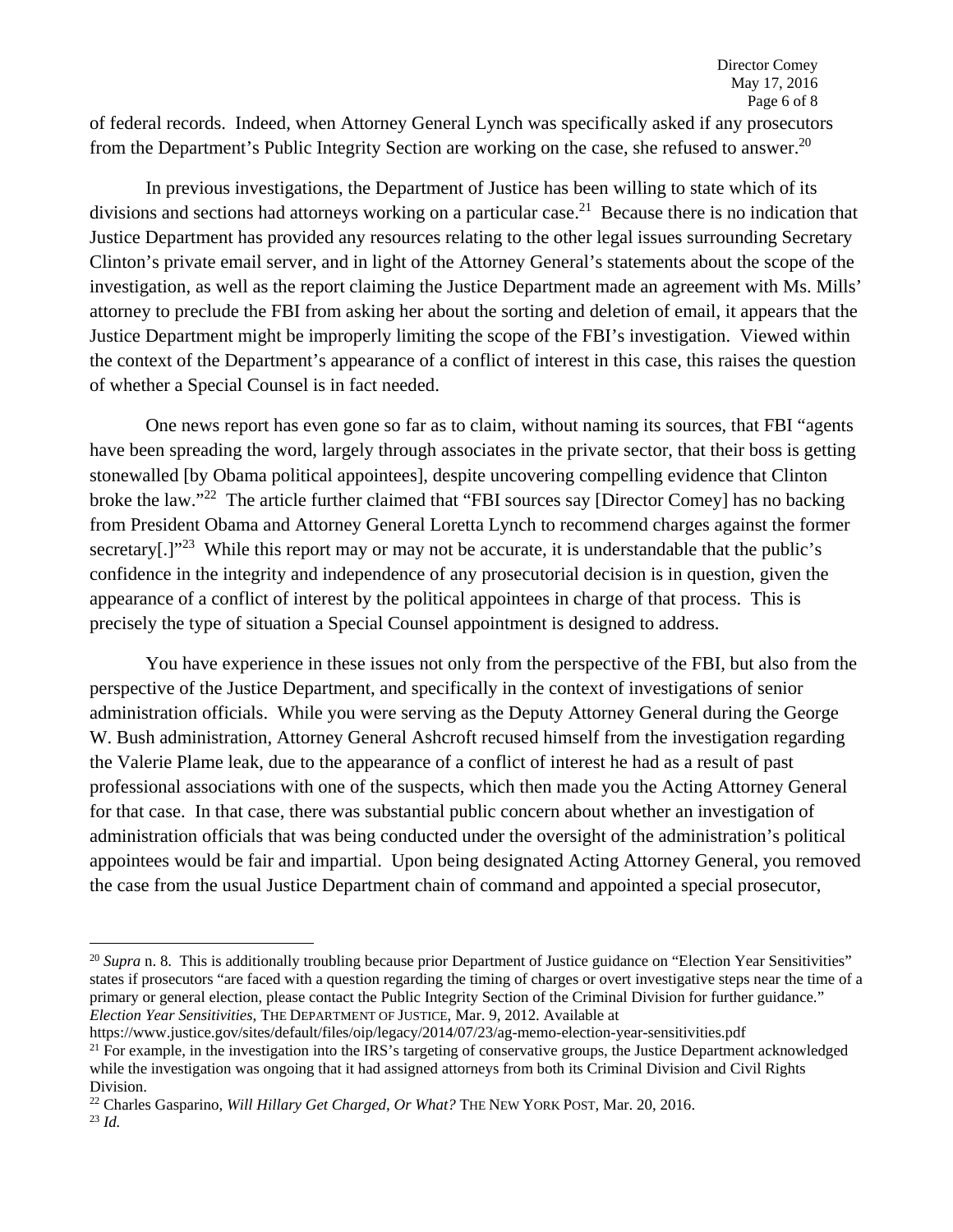Patrick Fitzgerald, to handle the matter.<sup>24</sup> Mr. Fitzgerald subsequently brought an indictment against the Vice President's Chief of Staff, Scooter Libby, who was later convicted. Accordingly, it appears that based on your relevant experience you are uniquely suited to weigh in on whether a Special Counsel is needed in the current case.

In order for the Committee to evaluate the issues surrounding the investigation stemming from Secretary Clinton's use of a non-government server and email address for her official business, and related issues, please answer the following:

- 1. In general, under what circumstances do you believe that the FBI would need to work with a Special Counsel from outside of the Justice Department in order to properly conduct an investigation? Please describe in detail.
- 2. In general, if you believed that the Department of Justice, pursuant to the regulations, had a conflict of interest in a particular investigation, would you express this view, and if so, how?
	- a. Would you make a request to the Justice Department for a Special Counsel? If not, why not?
	- b. If you were to make a request, but the request were denied by the Justice Department, would you notify this Committee, which has oversight authority over these matters? If not, why not?
- 3. Do you believe that a Special Counsel is warranted in the investigation stemming from Secretary Clinton's use of a non-government server and email address for her official State Department business? If not, why not, and what is different about the current extraordinary circumstances that causes you to reach a different conclusion than you did in the Valerie Plame matter?
- 4. Has the FBI requested or otherwise indicated to the Justice Department or other administration officials that it believes a Special Counsel should be appointed in this case? If so, what was the response?
- 5. Has the Justice Department limited the scope of the FBI's investigation in any way or denied it any resources?
- 6. Is the FBI aware of any agreements Justice Department officials have made with Secretary Clinton or her associates to deem certain areas of inquiry "off limits" in interviews with the FBI? If so, was the FBI consulted about such narrowing of topics?

<sup>&</sup>lt;sup>24</sup> While you did not rely on 28 C.F.R. § 600.1 to appoint Mr. Fitzgerald, you did explain the interaction between that regulation and his appointment during the press conference in which you announced your decision. *See* http://www.cspan.org/video/?179743-1/special-prosecutor-appointment